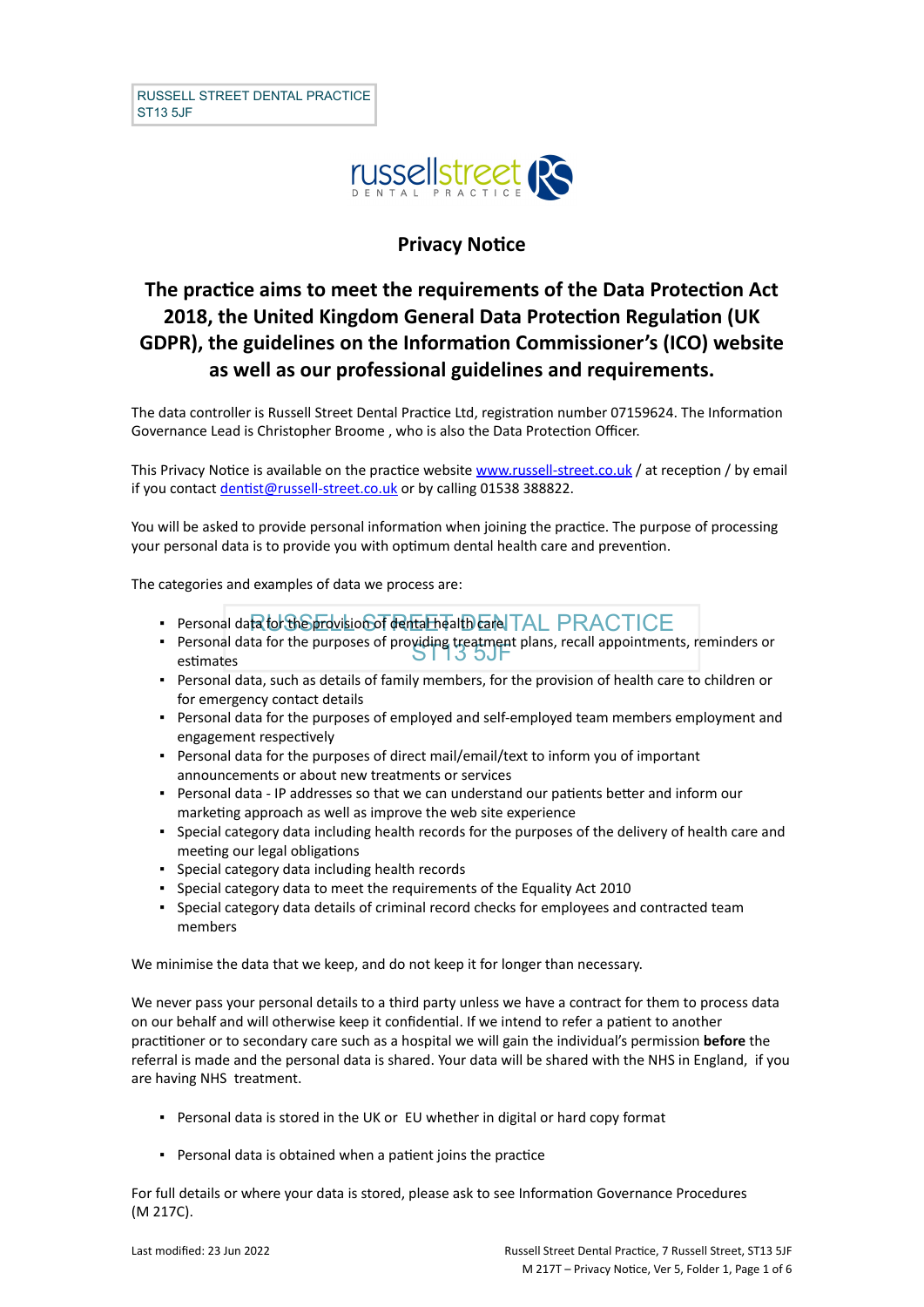We have established the following lawful bases for processing your data:

Our lawful bases for processing personal data:

- The legitimate interests of the dental practice
- Processing is necessary for the performance of a contract with the data subject or to take steps to enter into a contract
- Consent of the data subject
- To comply with our legal obligations

Our Article 9 conditions for processing special category data:

- Processing is necessary for health care purposes
- Processing necessary for identifying or keeping under review the existence or absence of equality of opportunity or treatment between groups of people with the view to enabling such equality to be promoted or maintained
- We obtain consent of the data subject to process criminal record checks

The reasons we process the data include:

- To maintain your contemporaneous clinical records
- To provide you with dental treatment, prevention and oral health advice
- To carry out financial transactions with you
- . To manage your NHS dental care treatment DENTAL PRACTICE
- To send your personal data to the General Dental Council or other authority as required by law
- To communicate with you as and when required including appointment reminders, treatment plans, estimates and other communications about your treatment or the practice
- To communicate with your next of kin in an emergency
- If a parent or carer, to communicate with you about the person you parent or care for
- To refer you to other dentists or doctors and health professionals as required
- To obtain criminal record disclosures for team members
- For debt recovery
- To continually improve the care and service you receive from us

The personal data we process includes:

Your name, address, gender, date of birth, NHS number, medical history, dental history, family medical history, family contact details, marital status, financial details for processing payment, your doctor's details and details of treatment at the practice. We may process more sensitive special category data including ethnicity, race, religion, or sexual orientation so that we can meet our obligations under the Equality Act 2010, or for example to modify treatment to suit your religion and to meet NHS obligations.

The retention period for special data in patient records is a minimum of 11 years and may be longer for complex records or to meet our legal requirements. The retention period for staff records is 6 years. The retention periods for other personal data is 2 years after it was last processed. Details of retention periods are available in the Record Retention (M 215) procedure available from the practice.

We obtain your personal details when you enquire about our care and service, when you join the practice or register online, when you complete a registration or medical history form and when another practitioner refers you for treatment at our practice. Occasionally patients are referred to us from other official sources such as NHS clinics or hospitals.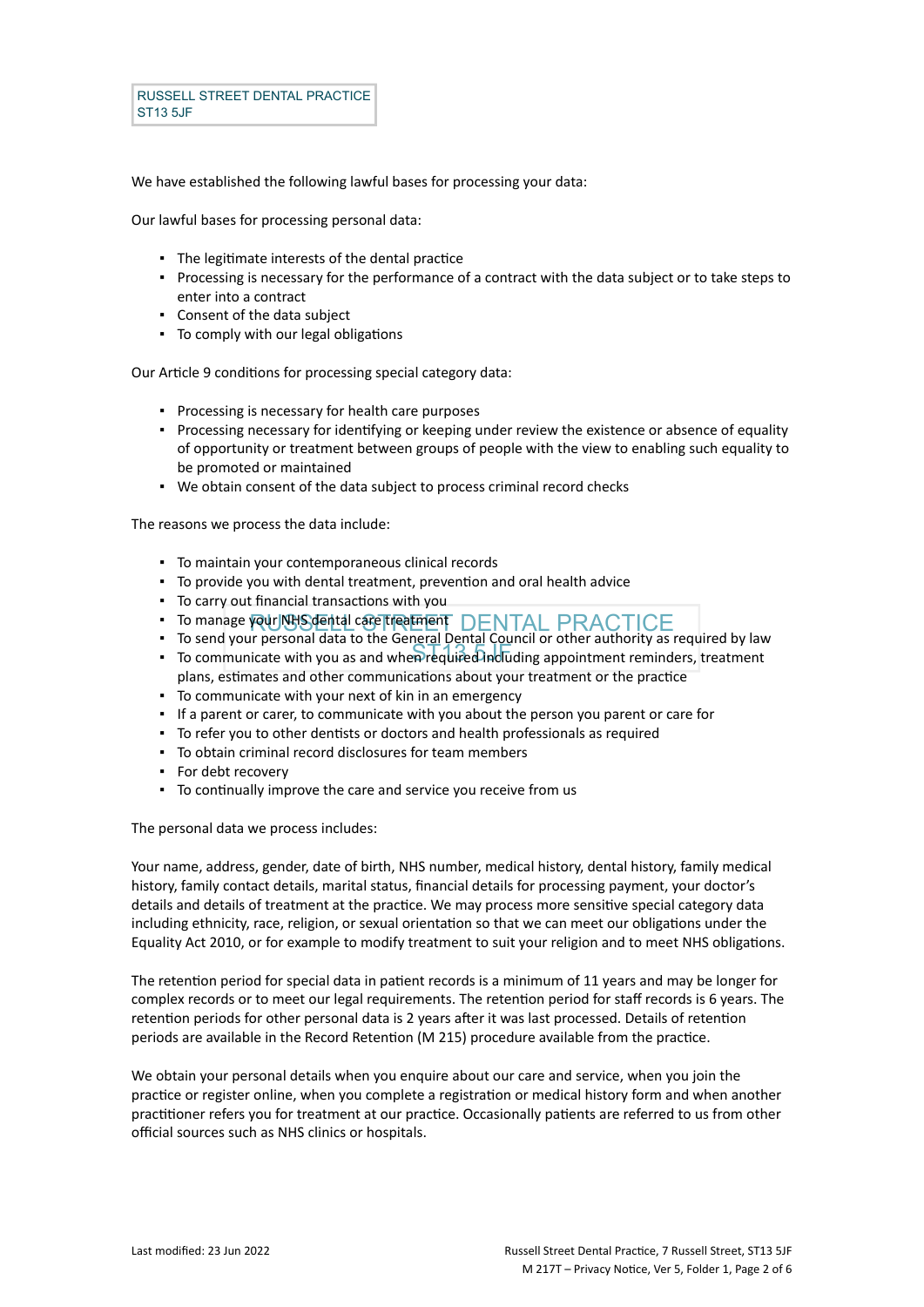You have the following personal data rights:

- **.** The right to be informed about the collection and use of your personal data
- **•** The right of access  $-$  to have a free copy of your data that we have
- The right to rectification to correct the data we have if it is inaccurate or incomplete
- The right to deletion of your personal data (clinical records must be retained for a certain time period)
- The right to restrict processing of your personal data
- The right to data portability to have your data transferred to someone else
- The right to object to the processing of your personal data.
- Rights in relation to automated decision making and profiling

Further details of these rights can be seen in our Information Governance Procedures (M 217C) or at the [Information Commissioner's website](https://ico.org.uk/for-organisations/guide-to-the-general-data-protection-regulation-gdpr/individual-rights/). Here are some practical examples of your rights:

- If you **are** a patient of the practice you have the right to withdraw consent for important notifications, newsletters, surveys or marketing. You can inform us to correct errors in your personal details or withdraw consent from communication methods such as telephone, email or text. You have the right to obtain a free copy of your patient records within one month.
- RUSSELL STREET DENTAL PRACTICE ▪ If you are **not** a patient of the practice you have the right to withdraw consent for processing personal data, to have a free copy of it within one month, to correct errors in it or to ask us to delete it. You can also withdraw consent from communication methods such as telephone, email or text.

We have carried out a Privacy Impact Assessment in Sensitive Information Map, PIA and Risk Assessment (M 217Q) and you can request a copy from the details below. The details of how we ensure security of personal data is in our Security Risk Assessment (M 217M) and Information Governance Procedures (M 217C).

### **Comments, suggestions and complaints**

Please contact the Dr Broome at the practice for a comment, suggestion or a complaint about your data processing at dentist@russell-street.co.uk, or 01538 388822 or by writing to or visiting the practice at 7 Russell Street, Leek, Staffordshire, ST13 5JF. We take complaints very seriously.

If you are unhappy with our response or if you need any advice you should contact the Information Commissioner's Office (ICO). Their telephone number is 0303 123 1113. The ICO can investigate your claim and take action against anyone who's misused personal data. You can also visit their website for information on how to make a data protection complaint.

#### **Related practice procedures**

You can also use these contact details to request copies of the following practice policies or procedures:

- Data Protection and Information Security Policy (M 233-DPT), Consent Policy (M 233-CNS)
- Privacy Impact Assessment (M 217Q), Information Governance Procedures (M 217C), Record Retention (M 215)

If you have an enquiry or a request please contact the Information Governance Lead Christopher Broome Russell Street Dental Practice,

7 Russell Street, Leek, Staffordshire, ST13 5JF, Email: dentist@russell-street.co.uk, Phone: 01538 388822.

Thank you.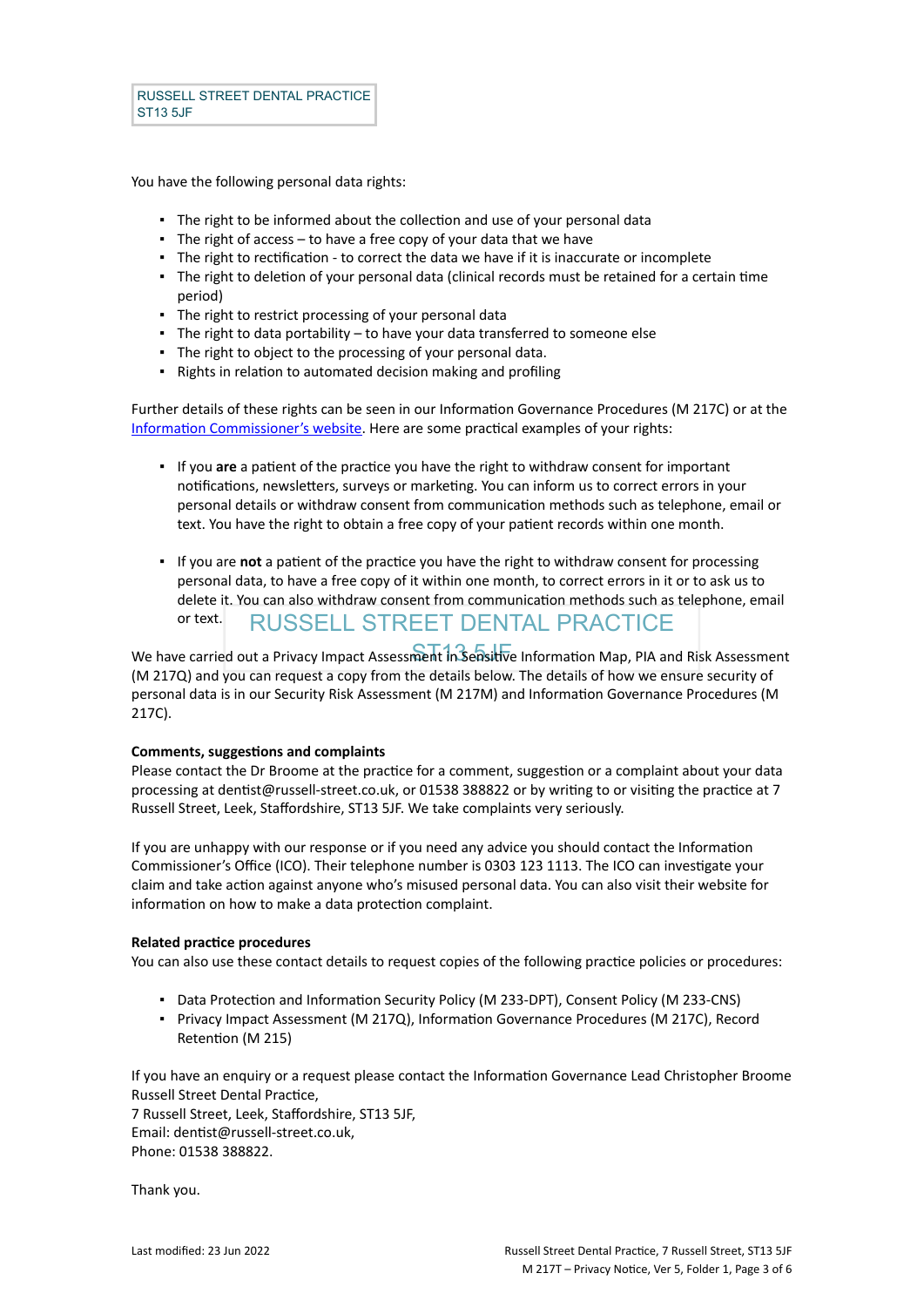## **Data Opt-Out Policy (England)**

#### **How the NHS and car services use your information**

Russell Street Dental Practice is one of many organisations working in the health and care system to improve care for patients and the public. Whenever you use a health or care service, such as attending Accident & Emergency or using Community Care services, important information about you is collected in a patient record for that service. Collecting this information helps to ensure you get the best possible care and treatment. The information collected about you when you use these services can also be used and provided to other organisations for purposes beyond your individual care, for instance to help with:

- Improving the quality and standards of care provided
- Research into the development of new treatments
- Preventing illness and diseases
- Monitoring safety
- Planning services

provide better health and care for you, your family and future generations. Confidential patient ST13 5JF This may only take place when there is a clear legal basis to use this information. All these uses help to information about your health and care is only used like this where allowed by law.

Most of the time, anonymised data is used for research and planning so that you cannot be identified in which case your confidential patient information isn't needed.

You have a choice about whether you want your confidential patient information to be used in this way. If you are happy with this use of information you do not need to do anything. If you do choose to opt out your confidential patient information will still be used to support your individual care. To find out more or to register your choice to opt out, please visit [www.nhs.uk/your-nhs-data-matters](http://www.nhs.uk/your-nhs-data-matters). On this web page you will:

- See what is meant by confidential patient information
- Find examples of when confidential patient information is used for individual care and examples of when it is used for purposes beyond individual care
- Find out more about the benefits of sharing data
- Understand more about who uses the data
- Find out how your data is protected
- Be able to access the system to view, set or change your opt-out setting
- Find the contact telephone number if you want to know any more or to set/change your opt-out by phone
- See the situations where the opt-out will not apply

You can also find out more about how patient information is used at: [https://www.hra.nhs.uk/information-about-patients/](https://www.hra.nhs.uk/information-about-patients/%20) (which covers health and care research); and <https://understandingpatientdata.org.uk/what-you-need-know> (which covers how and why patient information is used, the safeguards and how decisions are made)

You can change your mind about your choice at any time.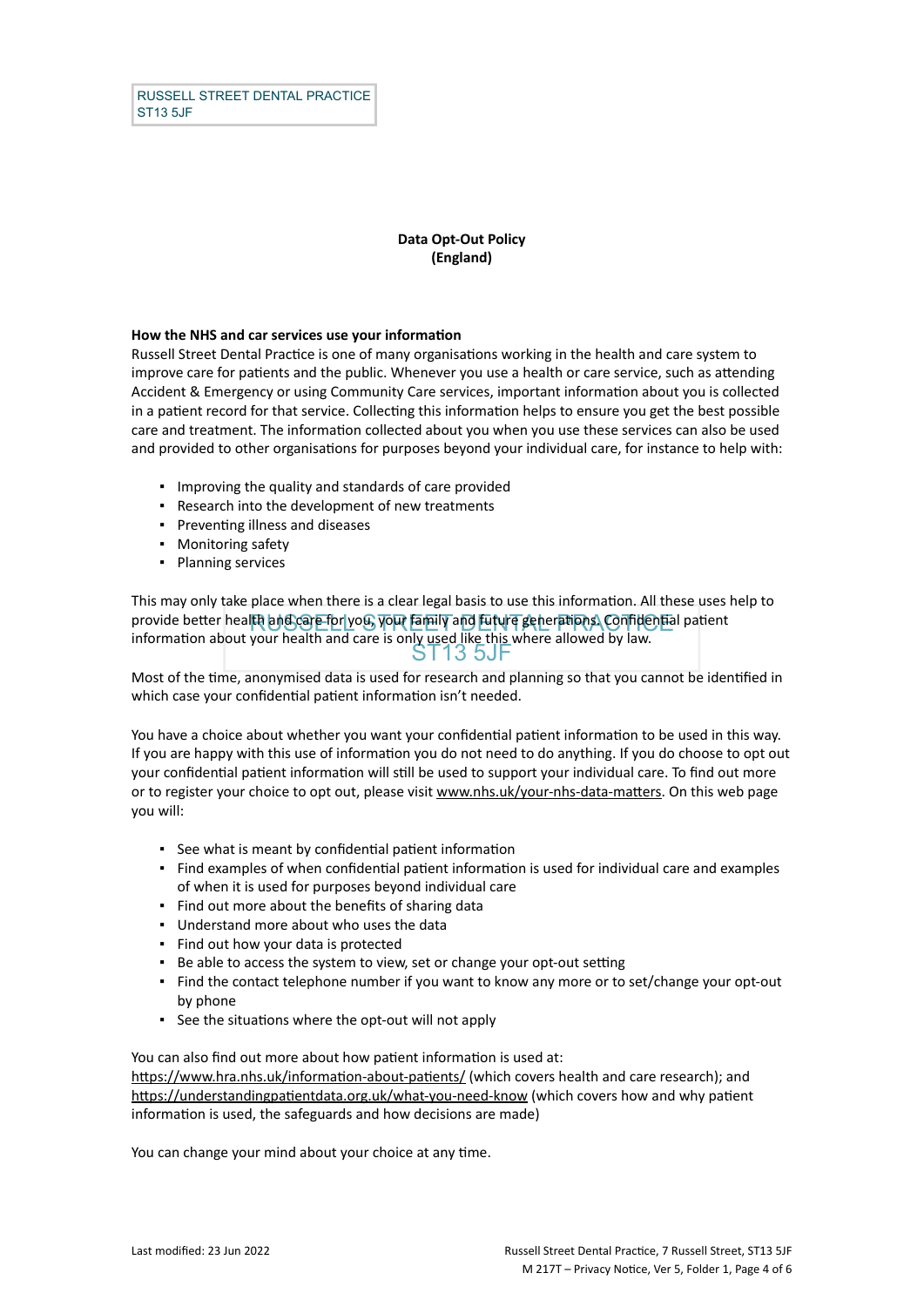Data being used or shared for purposes beyond individual care does not include your data being shared with insurance companies or used for marketing purposes and data would only be used in this way with your specific agreement.

NHS Health and care organisations must have systems and processes in place so they can be compliant with the national data opt-out and apply your choice to any confidential patient information they use or share for purposes beyond your individual care.

Our practice only uses your personal health data to provide individualised care to you and does not disclose your data for any other purposes. The the national data opt-out does not apply to our usage of your data and we are compliant with the policy.

# **Processing of Staff and Candidates' Information**

This section explains how Russell Street Dental Practice processes the information of staff and applicants for job roles within the practice.

### **What data do we have?**

So that we can provide a safe and professional service, we need to keep certain records about our team members. We may record the following types of data:

- Your basic details and contact information e.g. your hame, address, date of birth, National Insurance number and next of kin
- Insurance number and next of kin<br>• Your financial details e.g. details so that we can pay you, insurance, pension and tax details
- Your training records

We also record the following data which is classified as "special category":

- Health and social care data about you, which might include both your physical and mental health data – we will only collect this if it is necessary for us to know as your employer, e.g. fit notes or in order for you to claim statutory maternity/paternity pay
- We may also, with your permission, record data about your race, ethnic origin, sexual orientation, or religion

As part of your engagement with the practice, you may be required to undergo a Criminal Record Check. This information is not kept for longer than is necessary—usually not more than 6 months following the recruitment decision, unless a dispute is raised or, in exceptional circumstances.

### **Why do we have this data?**

We require this data so that we can contact you, pay you and make sure you receive the training and support you need to perform your job. By law, we need to have a lawful basis for processing your personal data.

We process your data because:

- We have a legal obligation under UK employment law
- We have a legitimate interest in processing your data for example, for administration of training or learning course or emergency planning etc. These legitimate interests will be customary, or necessary for operational, administrative, HR and recruitment purposes and to otherwise manage employment relationship and interaction between employees
- We are required to provide data to our regulator, CQC, as part of our public interest obligations
- We are required to do so in our performance of another public task
- We process your special category data because It is necessary for us to process requests for sick